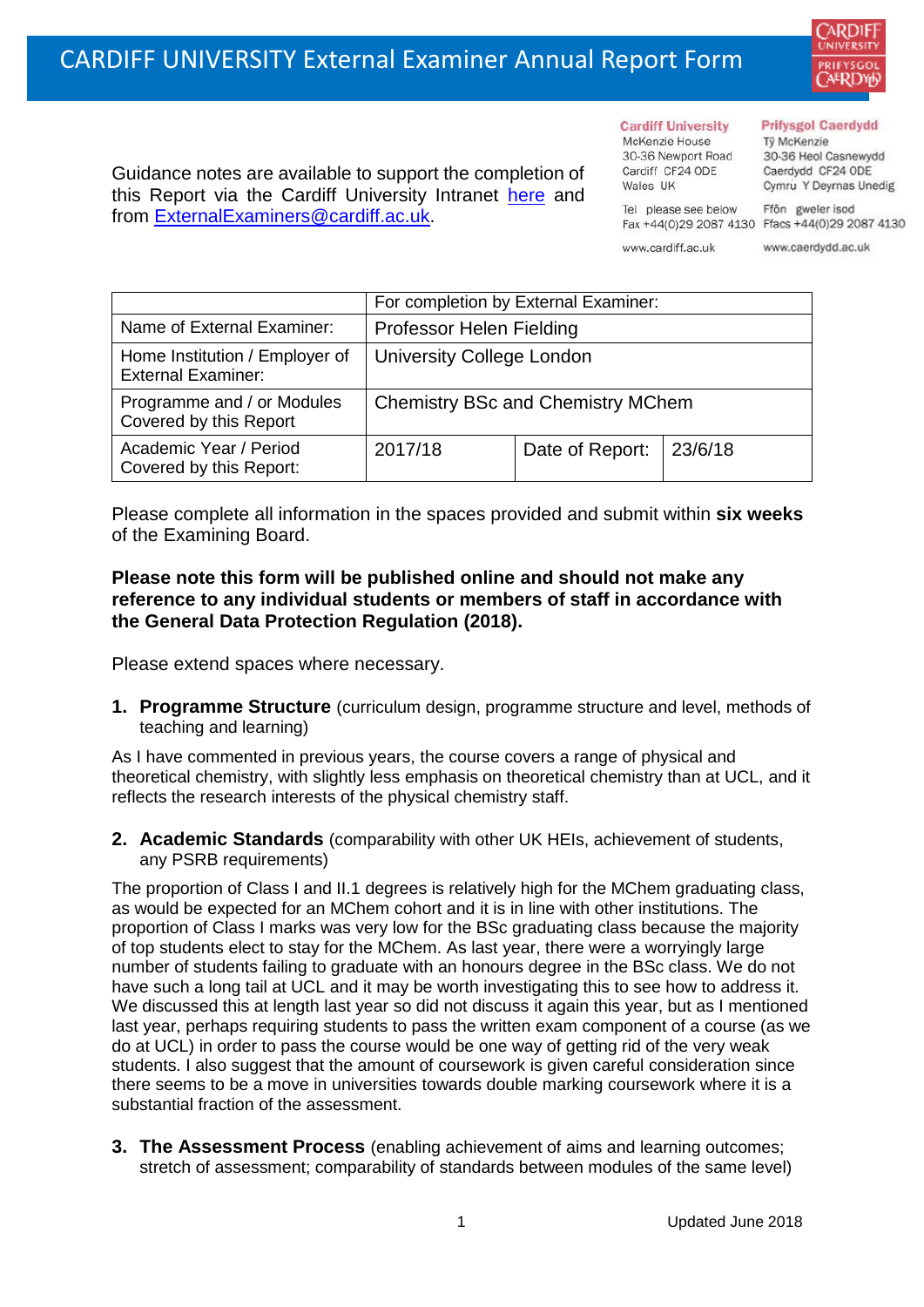I received draft exam papers and model answers for written examinations in November and March and was given plenty of time to read them and prepare comments. I received responses to my comments, from which it was clear that the internal examiners had considered my suggestions

The external examiners' meeting began after lunch on Tuesday 19 June. We were provided with class lists. The students' exam scripts were laid out carefully and we had access to the projects online. It may have been useful to have a list of all project titles in grade order (by degree class or by project mark) to make it easier to find projects in a particular branch of chemistry (for me, physical chemistry).

We paid particular attention to the candidates at the borderlines. All candidates above grade boundaries were awarded the degree appropriate to their mark and those falling 2% below a grade boundary were considered for the higher degree if they had 120 credits at the higher level. Since the examiners work with whole numbers, this means that candidates 2.5% below a grade boundary are considered under this rule, which, as I have commented for the last three years, is quite a long way below a grade boundary (e.g., at UCL, we only consider candidates 1% below a grade boundary).

I was very pleased that our suggestion (previous years) for course organisers to prepare summaries for each course had been implemented. These were compiled thoughtfully and were useful. I would recommend also summarising actions that arise as a result of considering the trends in marks and student responses; this can be valuable in ensuring that areas for improvement are identified and acted upon and for keeping a record of their impact.

We had a meeting with final year MChem and BSc students at 11.00 on Tuesday 21 June. The two students who came to speak with us were very positive about the support they received at the start of their degree course and the early opportunities for building friendship groups within chemistry. They were also positive about support provided throughout their degree in the form of tutorials and workshops and they were complimentary about academics who were clearly committed to teaching. There had some minor criticisms of aspects of organisation and structure, and some lecturers, but they appreciated that with the large numbers of students and courses these were probably unavoidable. Overall, these students conveyed a very positive view of their experiences doing a chemistry degree at Cardiff.

4. **Examination of Master's Dissertations** (sample of dissertations received, appropriateness of marking schemes, standard of internal marking, classification of awards)

We paid close attention to the marking of projects since these make a particularly large contribution to the overall mark. We were confident that good practice was followed, and that the distribution of marks between the different assessment components was similar to other institutions, including UCL, but we felt that there was room for improvement. (1) The two markers for the dissertation should complete independent forms justifying their marks. (2) The BSc dissertation should be marked by two members of staff who are not the supervisor (as for MChem). (3) The supervisor's mark should address specific aspects of the student's performance, e.g. (based on categories of assessment at UCL) engagement and organisation; technical skills, quality of results; independence, initiative and intellectual input. (4) I am not comfortable with the idea that in future years the presentation of the MChem project may be delivered to, and marked by, just two members of staff who will also carry out the viva. The presentation and viva are assessing very different qualities and in my mind it would be preferable (timetable and staff-time permitting) to keep them separate. (5) Consider holding the MChem talks over two days after the exams and ways to encourage good attendance from staff and researchers in the department (perhaps finish with a party for MChem students, projects supervisors and researchers).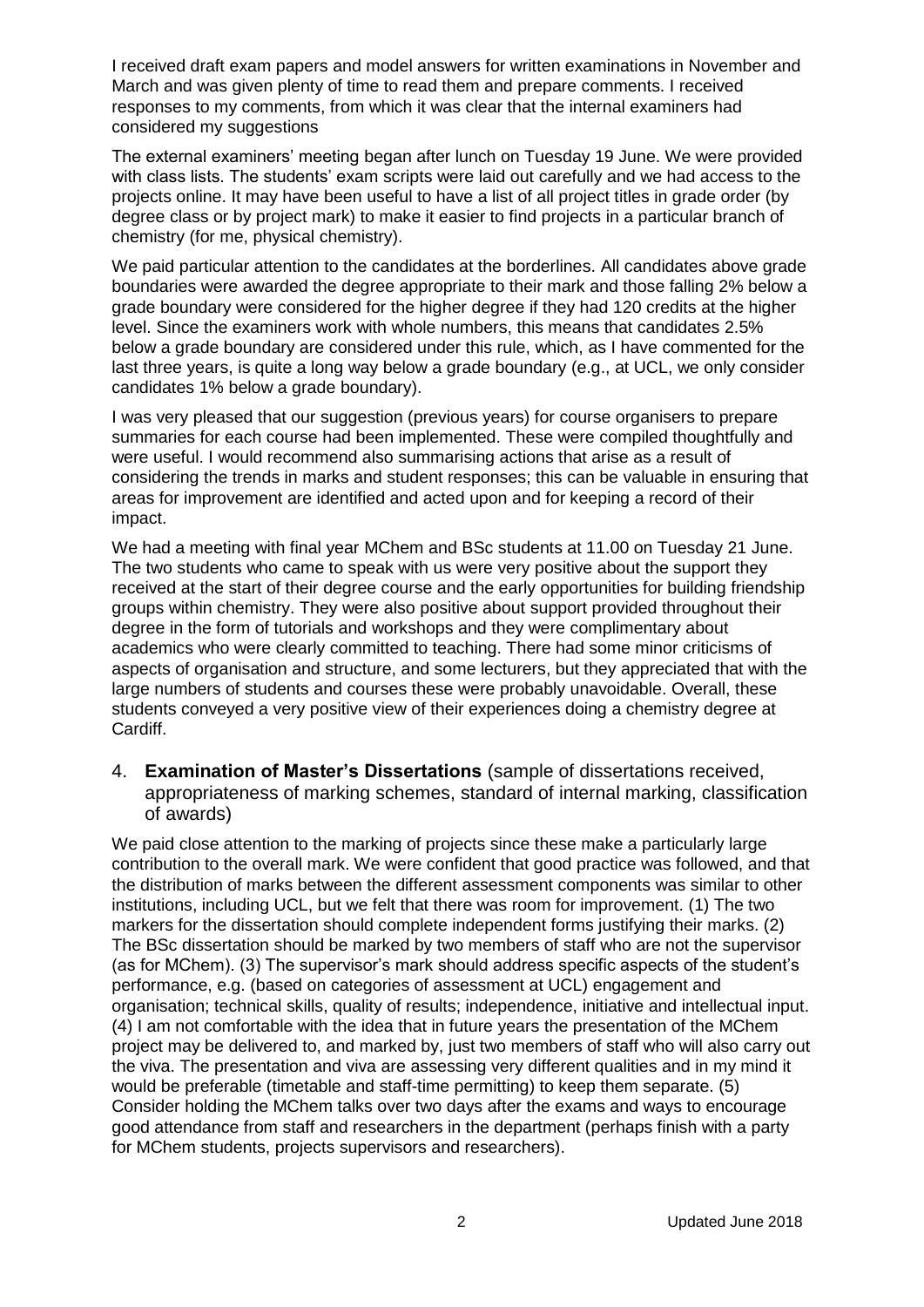At 10.30 on Tuesday 21 June we met with two academic members of the department to discuss changes in the organic chemistry teaching and the assessment of research projects. In terms of the MChem project assessment, it was clear that a great deal of thought has been put into this significant contribution to the students' final degree mark. We discussed the points noted above.

## **5. Year-on-Year Comments**

[Previous External Examiner Reports are available from the Cardiff University Website [here.](https://www.cardiff.ac.uk/public-information/quality-and-standards/external-examiner-reports)]

I suggested last year that we were provided with reports on each of the exams and I was very pleased that these were provided this year.

Please do ensure that all exams have good quality model answers. I note that this is the case for the majority of courses and questions, there are just a few missing here and there.

**6. Preparation for the role of External Examiner (for new External Examiners only)** (appropriateness of briefing provided by the programme team and supporting information, visits to School, ability to meet with students, arrangements for accessing work to review)

Look at MChem and BSc project assessment and assess the impact of any changes to assessment procedures.

Look at the impact of considerable coursework component in lower years and the fact that students do not have to pass the written exam component of a course (as we do at UCL) in order to pass the course. Does this have a negative impact on their approach to written exams in later years?

**7. Noteworthy Practice and Enhancement** (good and innovative practice in learning, teaching and assessment; opportunities for enhancement of learning opportunities)

Having seen the value of providing face-to-face feedback on the interim MChem reports at Cardiff, we introduced a similar process at UCL and it has been well-received by our students.

The problem-solving nature of the computational chemistry questions is something that I have been particularly impressed to see and I have suggested we have similar style questions in our courses at UCL, even though it is not something that I teach.

**8. Appointment Overview (for retiring External Examiners only)** (significant changes in standards, programme/discipline developments, implementation of recommendations, further areas of work)

The exam coordinator, **Driange Amorosofy**, did an absolutely fantastic job of coordinating the exam papers and exam results in the unfortunate absence of the Director of Teaching and Learning. The fact that everything ran so smoothly shows how the Department must have worked well as a team to cover the work usually carried out by the Director of Teaching and Learning. This will have impacted research activities and work-life balance and I think it is important for institutions to have procedures in place that enable recruitment of additional staff, albeit on a temporary basis initially, so that the prolonged absence of a member of the team does not have a negative impact on the rest of the department.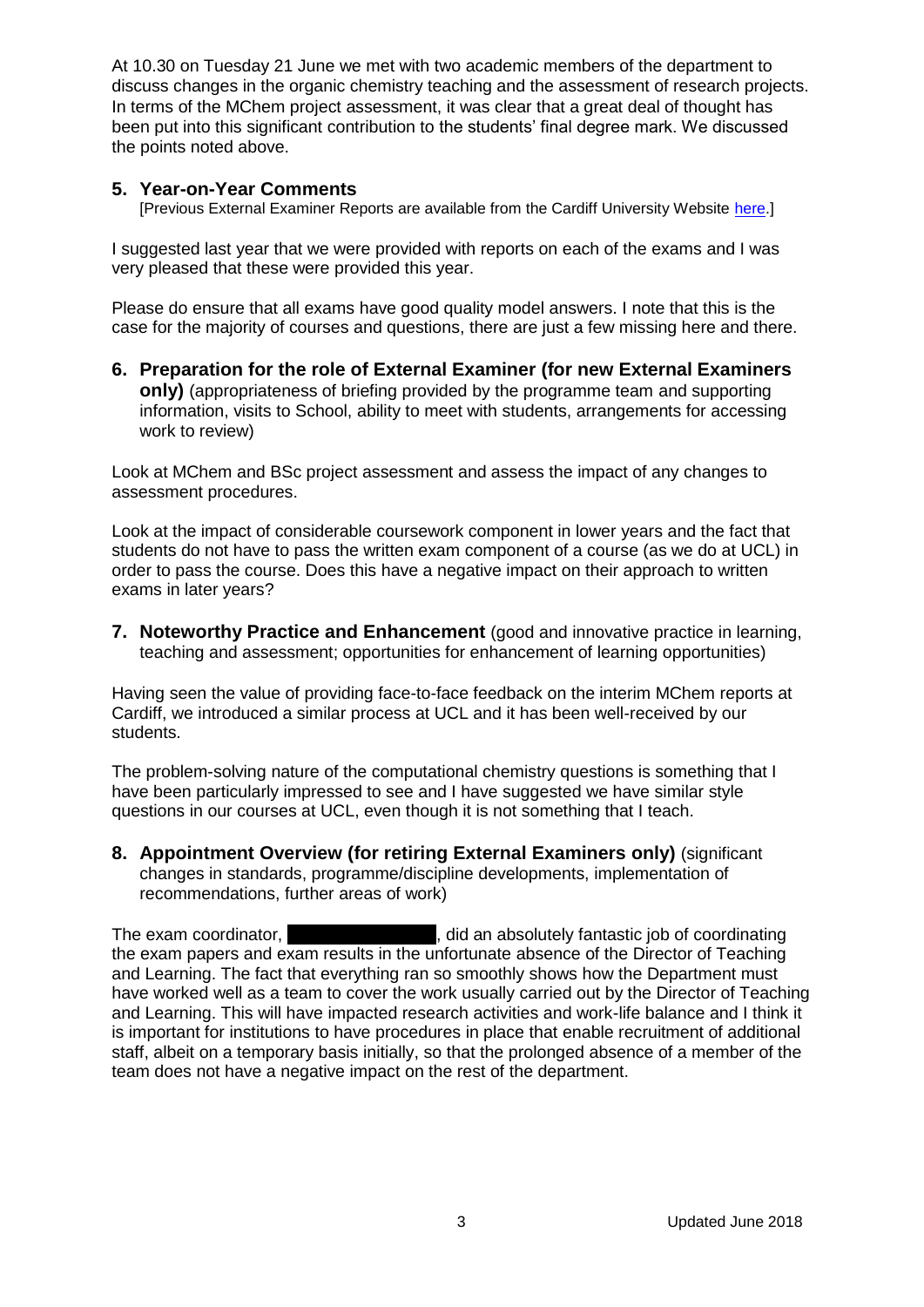## **9. Annual Report Checklist**

Please include appropriate comments within Sections 1-7 above for any answer of 'No'.

|                                                        |                                                                                                                                                             | <b>Yes</b><br>(Y) | <b>No</b><br>(N) | N/A<br>(N/A) |
|--------------------------------------------------------|-------------------------------------------------------------------------------------------------------------------------------------------------------------|-------------------|------------------|--------------|
| <b>Programme/Course information</b>                    |                                                                                                                                                             |                   |                  |              |
| 9.1                                                    | Did you receive sufficient information about the Programme and<br>its contents, learning outcomes and assessments?                                          | X                 |                  |              |
| 9.2                                                    | Were you asked to comment on any changes to the assessment<br>of the Programme?                                                                             |                   | X                |              |
| <b>Commenting on draft examination question papers</b> |                                                                                                                                                             |                   |                  |              |
| 9.3                                                    | Were you asked to approve all examination papers contributing<br>to the final award?                                                                        | X                 |                  |              |
| 9.4                                                    | Were the nature, spread and level of the questions appropriate?                                                                                             | X                 |                  |              |
| 9.5                                                    | Were suitable arrangements made to consider your comments?                                                                                                  | X                 |                  |              |
|                                                        | <b>Examination scripts</b>                                                                                                                                  |                   |                  |              |
| 9.6                                                    | Did you receive a sufficient number of scripts to be able to assess<br>whether the internal marking and classifications were appropriate<br>and consistent? | X                 |                  |              |
| 9.7                                                    | Was the general standard and consistency of marking<br>appropriate?                                                                                         | X                 |                  |              |
| 9.8                                                    | Were the scripts marked in such a way as to enable you to see<br>the reasons for the award of given marks?                                                  | X                 |                  |              |
| 9.9                                                    | Were you satisfied with the standard and consistency of marking<br>applied by the internal examiners?                                                       | X                 |                  |              |
| 9.10                                                   | In your judgement, did you have the opportunity to examine a<br>sufficient cross-section of candidates' work contributing to the<br>final assessment?       | X                 |                  |              |
|                                                        | <b>Coursework and practical assessments</b>                                                                                                                 |                   |                  |              |
| 9.11                                                   | Was the choice of subjects for coursework and / or practical<br>assessments appropriate?                                                                    | X                 |                  |              |
| 9.12                                                   | Were you afforded access to an appropriate sample of<br>coursework and / or practical assessments?                                                          | X                 |                  |              |
| 9.13                                                   | Was the method and general standard of assessment<br>appropriate?                                                                                           | X                 |                  |              |
| 9.14                                                   | Is sufficient feedback provided to students on their assessed<br>work?                                                                                      | X                 |                  |              |
|                                                        | <b>Clinical examinations (if applicable)</b>                                                                                                                |                   |                  |              |
| 9.15                                                   | Were satisfactory arrangements made for the conduct of clinical<br>assessments?                                                                             |                   |                  | X            |
|                                                        | <b>Sampling of work</b>                                                                                                                                     |                   |                  |              |
| 9.16                                                   | Were you afforded sufficient time to consider samples of<br>assessed work?                                                                                  | X                 |                  |              |
|                                                        | <b>Examining board meeting</b>                                                                                                                              |                   |                  |              |
| 9.17                                                   | Were you able to attend the Examining Board meeting?                                                                                                        | X                 |                  |              |